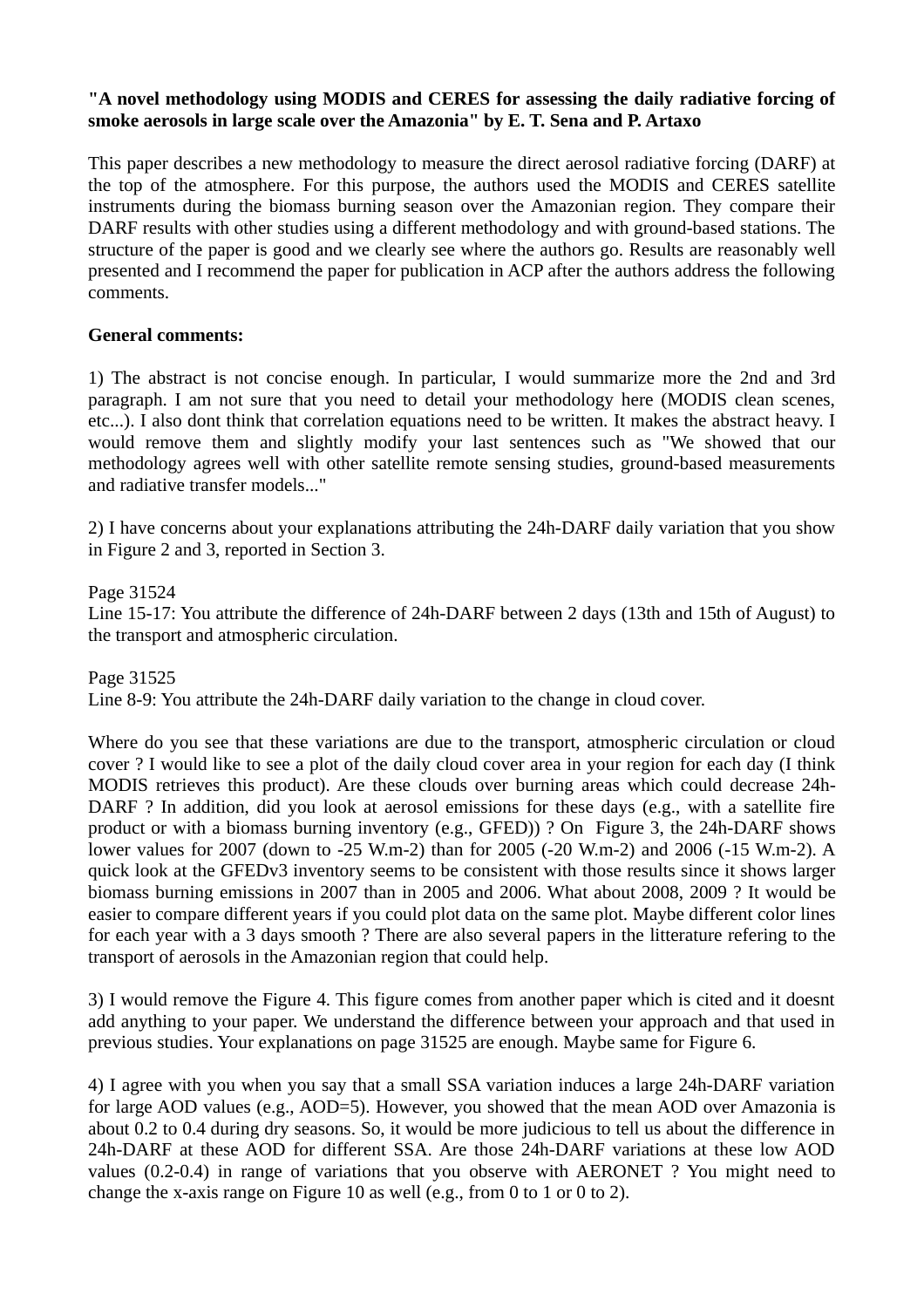5) I found the English approximative and heavy but the paper is understandable. Here after, I listed some specific comments but there is space for more improvements.

## **Specific comments:**

When several references are mentionned, put them in chronological order please.

Page 31516 1) Line 3: Remove "For that," 2) Line 8: Replace studies by study 3) Line 20: ...in the estimate of...

Page 31517 4) Line 24: Remove "important"

Page 31518 5) Line 6-9: Rephrase sentence 6) Line 13-14: Remove "and other properties" 7) Line 23-24: ...with ground-based remote sensing measurements (ref) or in-site field-campaigns (ref)

Page 31519 8) Line 11: ...is estimated to be about...

Page 31520 9) Line 5: Remove "retrievals"

- 10) Line 7: These both instruments...
- 11) Line 16: MODIS measures...
- 12) Line 19: ...about cloud and aerosol optical...
- 13) Line 25: ...aerosol and cloud properties...

Page 31521

14) Line 2: ...shortwave flux retrievals at the TOA from Terra satellite...

15) Line 12-13: ...measured in background (Fcl) and polluted (Fpol) conditions.

16) Line 19: Can you explain why you take 0.1 as the threshold for background scenes ? Does it come from another paper ?

17) Line 22: Is the example showed in Figure 1, a best case scenario or it is representative of each grid cell ? Why did you choose to show this example more than another ? 18) Line 25: "approximation"

Page 31522 19) Line 13: Remove "of the" 20) Line 16: CERES radiance measurements

Page 31523 21) Line 1: Remove "For this,"

Page 31524 22) Line 9: ...from about -30 to -15 23) Line 13: ...from -30 to -15